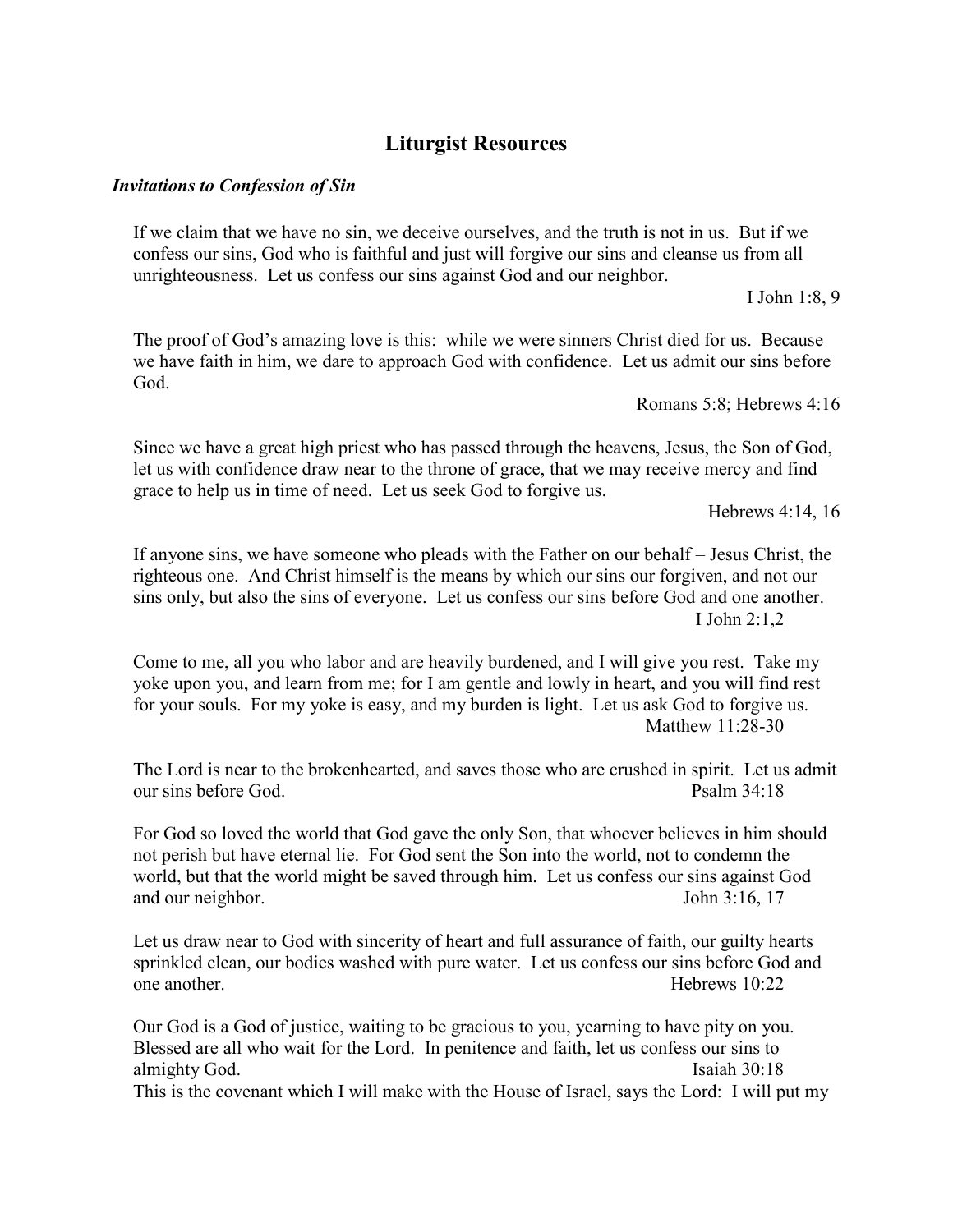law within them, and I will write it upon their hearts; and I will be their God, and they shall be my people. I will forgive their evil deeds, and I will remember their sin no more. In penitence and faith, let us confess our sins to almighty God.

Jeremiah 31:33, 34

## *Declaration of Pardon*

The mercy of the Lord is from everlasting to everlasting. I declare to you, in the name of Jesus Christ, you are forgiven. May the God of mercy, who forgives you all your sins, strengthen you in all goodness, and by the power of the Holy Spirit keep you in eternal life.

Hear the good news! The saying is sure and worthy of full acceptance, that Christ Jesus came into the world to save sinners. He himself bore our sins in his body on the cross, that we might be dead to sin and be alive to all that is good.

Hear the good news! Who is in a position to condemn? Only Christ, and Christ died for us, Christ rose for us, Christ reigns in power for us, Christ prays for us. Anyone who is in Christ is a new creation. The old life has gone; a new life has begun. Friends, believe the gospel.

Hear the good news! If we have died with Christ, we believe that we shall also live with him. So you must consider yourselves dead to sin and alive to God in Christ Jesus. Friends, believe the good news.

## *Words of Peace*

Since God has forgiven us in Christ, let us forgive one another. The peace of our Lord Jesus Christ be with you all.

Let the peace of Christ rule in your hearts. To this peace we were called members of a single body. The peace of Christ be with you.

Since Christ has opened his heart to us, let us open our hearts to one another, and God will be glorified. The peace of Christ be with you.

## *Prayer for Illumination*

Guide us, O God, by your Word and Holy Spirit, that in your light we may see light, in your truth find freedom, and in your will discover your peace; through Jesus Christ our Lord.

Prepare our hearts, O God, to accept your Word. Silence in us any voice but your own, that, hearing, we may also obey your will; through Jesus Christ our Lord. O God, tell us what we need to hear, and show us what we ought to do to obey Jesus Christ.

Gracious God, give us humble, teachable, and obedient hearts, that we may receive what you have revealed, and do what you have commanded. Since we do not live by bread alone, but